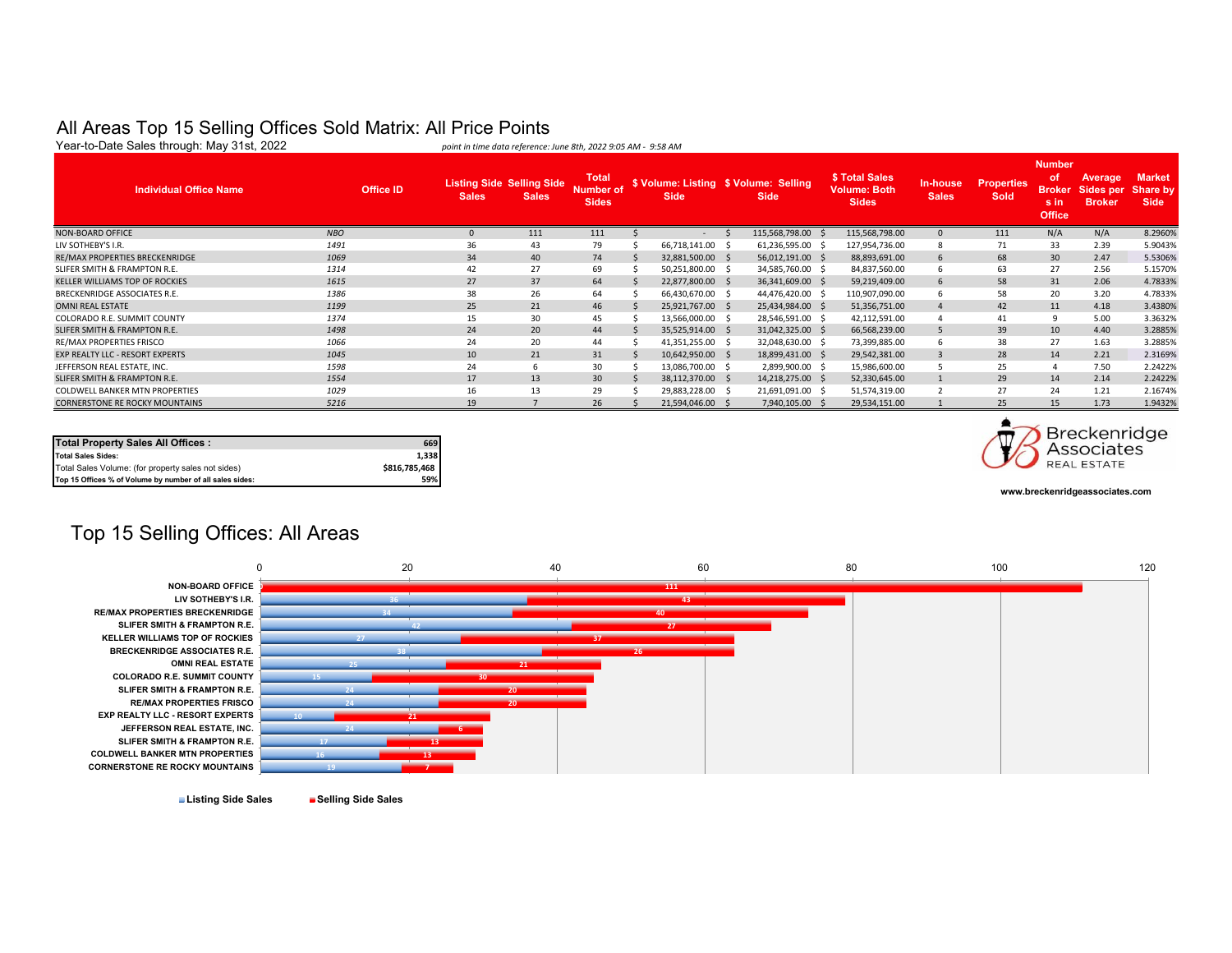#### Breckenridge Top 15 Selling Offices Sold Matrix: All Price Points

| Year-to-Date Sales through: May 31st, 2022 |                  | point in time data reference: June 8th, 2022 9:05 AM - 9:58 AM |                                                  |                                           |                                                      |     |                   |                                                       |                          |                           |                                                               |                                       |                                          |
|--------------------------------------------|------------------|----------------------------------------------------------------|--------------------------------------------------|-------------------------------------------|------------------------------------------------------|-----|-------------------|-------------------------------------------------------|--------------------------|---------------------------|---------------------------------------------------------------|---------------------------------------|------------------------------------------|
| <b>Individual Office Name</b>              | <b>Office ID</b> | <b>Sales</b>                                                   | <b>Listing Side Selling Side</b><br><b>Sales</b> | <b>Total</b><br>Number of<br><b>Sides</b> | \$ Volume: Listing \$ Volume: Selling<br><b>Side</b> |     | <b>Side</b>       | \$ Total Sales<br><b>Volume: Both</b><br><b>Sides</b> | In-house<br><b>Sales</b> | <b>Properties</b><br>Sold | <b>Number</b><br>οf<br><b>Broker</b><br>s in<br><b>Office</b> | Average<br>Sides per<br><b>Broker</b> | <b>Market</b><br>Share by<br><b>Side</b> |
| <b>BRECKENRIDGE ASSOCIATES R.E.</b>        | 1386             | 27                                                             | 15                                               | 42                                        | 55,864,670.00 \$                                     |     | 32,795,000.00 \$  | 88,659,670.00                                         |                          | 38                        | 20                                                            | 2.10                                  | 12.1387%                                 |
| RE/MAX PROPERTIES BRECKENRIDGE             | 1069             | 14                                                             | 15                                               | 29                                        | 16,954,000.00 \$                                     |     | 26,005,000.00 \$  | 42,959,000.00                                         |                          | 28                        | 30                                                            | 0.97                                  | 8.3815%                                  |
| LIV SOTHEBY'S I.R.                         | 1491             | 13                                                             | 12                                               | 25                                        | 33,975,000.00 \$                                     |     | 28,289,000.00 \$  | 62,264,000.00                                         |                          | 22                        | 33                                                            | 0.76                                  | 7.2254%                                  |
| SLIFER SMITH & FRAMPTON R.E.               | 1554             | 15                                                             | b                                                | 21                                        | 35,965,370.00 \$                                     |     | 5,818,250.00 \$   | 41,783,620.00                                         |                          | 20                        | 14                                                            | 1.50                                  | 6.0694%                                  |
| <b>COLDWELL BANKER MTN PROPERTIES</b>      | 1029             | 12                                                             |                                                  | 21                                        | 22,668,228.00 \$                                     |     | 19,610,011.00 \$  | 42,278,239.00                                         |                          | 19                        | 24                                                            | 0.88                                  | 6.0694%                                  |
| SLIFER SMITH & FRAMPTON R.E.               | 1314             | 11                                                             |                                                  | 19                                        | 25,300,000.00 \$                                     |     | 14,600,250.00 \$  | 39,900,250.00                                         |                          | 18                        | 27                                                            | 0.70                                  | 5.4913%                                  |
| PAFFRATH & THOMAS                          | 1080             | 11                                                             | 5                                                | 16                                        | 21,351,250.00 \$                                     |     | 7,575,000.00 \$   | 28,926,250.00                                         |                          | 15                        | 12                                                            | 1.33                                  | 4.6243%                                  |
| OMNI REAL ESTATE                           | 1199             |                                                                |                                                  | 12                                        | 5,615,987.00 \$                                      |     | 12,086,204.00 \$  | 17,702,191.00                                         |                          | 11                        | 11                                                            | 1.09                                  | 3.4682%                                  |
| <b>NON-BOARD OFFICE</b>                    | <b>NBO</b>       | $\Omega$                                                       | 12                                               | 12                                        | $\sim$                                               | - S | 20,728,000.00 \$  | 20,728,000.00                                         | $\Omega$                 | 12                        | N/A                                                           | N/A                                   | 3.4682%                                  |
| EXP REALTY, LLC - BRECK LIFE GROUP         | 5395             |                                                                |                                                  | 11                                        | 2,749,000.00 \$                                      |     | 16,237,520.00 \$  | 18,986,520.00                                         |                          | 11                        |                                                               | 1.57                                  | 3.1792%                                  |
| REAL ESTATE OF THE SUMMIT                  | 1081             | 6                                                              |                                                  | 10 <sup>10</sup>                          | $6,863,500.00$ \$                                    |     | $4,063,500.00$ \$ | 10,927,000.00                                         |                          | 6.                        | 8                                                             | 1.25                                  | 2.8902%                                  |
| KELLER WILLIAMS TOP OF ROCKIES             | 1615             |                                                                |                                                  | 10                                        | 475,000.00 \$                                        |     | $9,037,400.00$ \$ | 9,512,400.00                                          |                          | 10                        | 31                                                            | 0.32                                  | 2.8902%                                  |
| BERKSHIRE HATHAWAY HOME SERVICE            | 5414             |                                                                | 6                                                | 10 <sup>10</sup>                          | $3,011,000.00$ \$                                    |     | 5,975,000.00 \$   | 8,986,000.00                                          |                          | 8                         | $\overline{4}$                                                | 2.50                                  | 2.8902%                                  |
| MOUNTAIN METRO REAL ESTATE                 | 1644             |                                                                |                                                  | <sub>R</sub>                              | 2,565,000.00 \$                                      |     | 1,561,000.00 \$   | 4,126,000.00                                          |                          |                           |                                                               | 4.00                                  | 2.3121%                                  |
| COLORADO R.E. SUMMIT COUNTY                | 1374             |                                                                |                                                  |                                           | 3,351,000.00                                         |     | 3,604,000.00 \$   | 6,955,000.00                                          |                          |                           |                                                               | 0.89                                  | 2.3121%                                  |

| <b>Total Property Sales All Offices:</b>                 | 173           |
|----------------------------------------------------------|---------------|
| <b>Total Sales Sides:</b>                                | 346           |
| Total Sales Volume: (for property sales not sides)       | \$302,433,904 |
| Top 15 Offices % of Volume by number of all sales sides: | 73%           |



**www.breckenridgeassociates.com**

#### Top 15 Selling Offices: Breckenridge



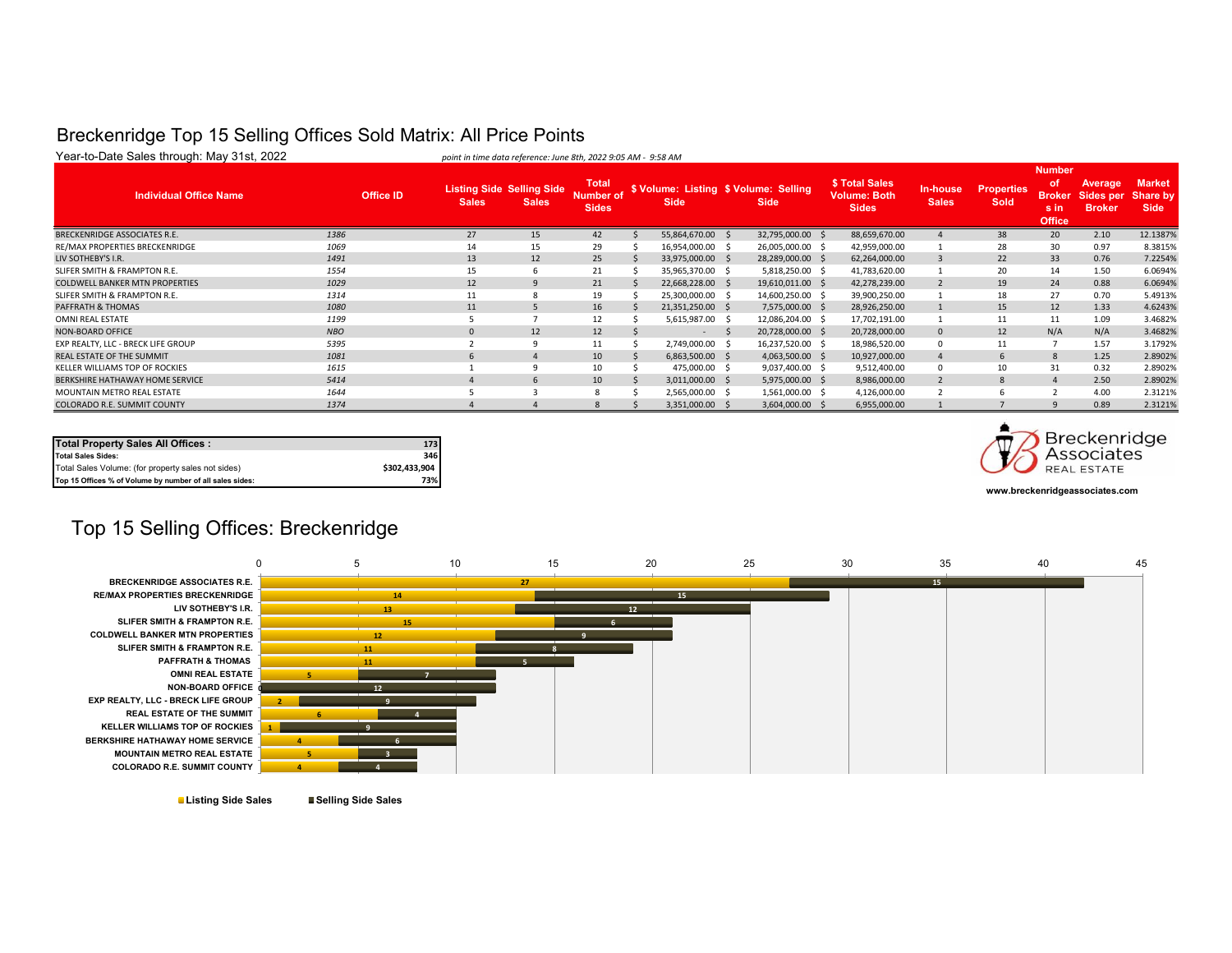# All Areas Top Selling Offices Sold Matrix: Price Point of \$1 Million and Above<br>Year-to-Date Sales through: May 31st, 2022<br>point in time data reference: June 8th, 2022 9:05 AM - 9:58 AM

point in time data reference: June 8th, 2022 9:05 AM - 9:58 AM **Individual Office Name** *Office ID* **Sales Listing Side Selling Side Sales Total Number of Sides \$ Volume: Listing \$ Volume: Selling Side Side \$ Total Sales Volume: Both Sides In-house Sales Properties Sold Numbe r of Broker s in Office Average Sides per Broker Market Share by Side** LIV SOTHEBY'S I.R. *1491* 24 21 45 \$ 59,328,741.00 \$ 46,706,595.00 \$ 106,035,336.00 6 39 33 1.36 7.8671% BRECKENRIDGE ASSOCIATES R.E. *1386* 24 17 41 \$ 56,939,770.00 \$ 38,144,120.00 \$ 95,083,890.00 5 36 20 2.05 7.1678% RE/MAX PROPERTIES BRECKENRIDGE 1069 1069 14 22 36 \$ 18,968,500.00 \$ 43,343,500.00 \$ 62,312,000.00 1 35 30 1.20 6.2937% RE/MAX PROPERTIES FRISCO *1066* 20 10 30 \$ 38,463,755.00 \$ 24,230,130.00 \$ 62,693,885.00 4 26 27 1.11 5.2448% SLIFER SMITH & FRAMPTON R.E. *1498* 13 15 28 \$ 28,986,000.00 \$ 28,765,325.00 \$ 57,751,325.00 3 25 10 2.80 4.8951% NON-BOARD OFFICE *NBO* 0 28 28 \$ - \$ 67,184,148.00 \$ 67,184,148.00 0 28 N/A N/A 4.8951% SLIFER SMITH & FRAMPTON R.E. *1314* 13 14 27 \$ 30,388,800.00 \$ 25,120,760.00 \$ 55,509,560.00 1 26 27 1.00 4.7203% SLIFER SMITH & FRAMPTON R.E. *1554* 14 8 22 \$ 36,332,370.00 \$ 11,739,250.00 \$ 48,071,620.00 0 22 14 1.57 3.8462% KELLER WILLIAMS TOP OF ROCKIES *1615* 6 14 20 \$ 9,966,000.00 \$ 21,601,200.00 \$ 31,567,200.00 1 19 31 0.65 3.4965% OMNI REAL ESTATE *1199* 11 8 19 \$ 17,598,000.00 \$ 17,100,217.00 \$ 34,698,217.00 0 19 11 1.73 3.3217% COLDWELL BANKER MTN PROPERTIES *1029* 11 6 17 \$ 27,209,228.00 \$ 17,928,011.00 \$ 45,137,239.00 2 15 24 0.71 2.9720% PAFFRATH & THOMAS *1080* 10 6 16 \$ 22,287,750.00 \$ 11,169,000.00 \$ 33,456,750.00 1 15 12 1.33 2.7972% COLORADO R.E. SUMMIT COUNTY *1374* 3 12 15 \$ 5,875,000.00 \$ 17,025,000.00 \$ 22,900,000.00 2 13 9 1.67 2.6224% COLDWELL BANKER DISTINCTIVE PROPERTIES *991* 9 4 13 \$ 15,737,115.00 \$ 7,424,920.00 \$ 23,162,035.00 4 9 7 1.86 2.2727% EXP REALTY LLC - RESORT EXPERTS *1045* 5 7 12 \$ 7,035,950.00 \$ 9,891,949.00 \$ 16,927,899.00 3 9 14 0.86 2.0979%

| <b>Total Property Sales All Offices:</b>                 | 286           |
|----------------------------------------------------------|---------------|
| <b>Total Sales Sides:</b>                                | 572           |
| Total Sales Volume: (for property sales not sides)       | \$579,802,087 |
| Top 15 Offices % of Volume by number of all sales sides: | 65%           |



**www.breckenridgeassociates.com**

#### Top Selling Offices: \$1 Million and Above - All Areas



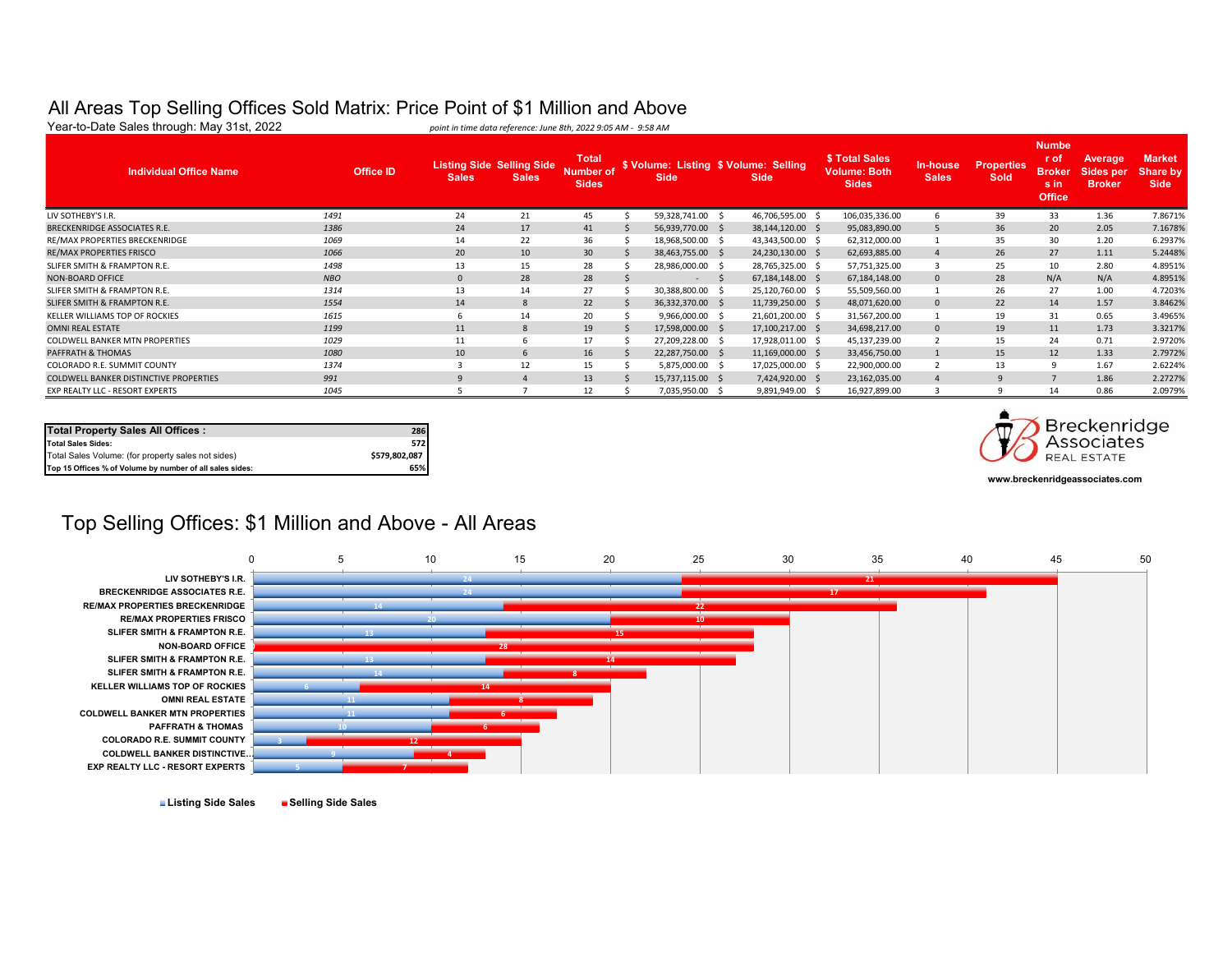#### Breckenridge Top Selling Offices Sold Matrix: Price Point of \$1 Million and Above

| Year-to-Date Sales through: May 31st, 2022 |                  | point in time data reference: June 8th, 2022 9:05 AM - 9:58 AM |                                                  |                                           |                  |    |                                                      |                                                       |                           |                                  |                                                                |                                              |                                          |
|--------------------------------------------|------------------|----------------------------------------------------------------|--------------------------------------------------|-------------------------------------------|------------------|----|------------------------------------------------------|-------------------------------------------------------|---------------------------|----------------------------------|----------------------------------------------------------------|----------------------------------------------|------------------------------------------|
| <b>Individual Office Name</b>              | <b>Office ID</b> | <b>Sales</b>                                                   | <b>Listing Side Selling Side</b><br><b>Sales</b> | <b>Total</b><br>Number of<br><b>Sides</b> | <b>Side</b>      |    | \$ Volume: Listing \$ Volume: Selling<br><b>Side</b> | \$ Total Sales<br><b>Volume: Both</b><br><b>Sides</b> | In-house,<br><b>Sales</b> | <b>Properties</b><br><b>Sold</b> | <b>Numbe</b><br>r of<br><b>Broker</b><br>s in<br><b>Office</b> | <b>Average</b><br>Sides per<br><b>Broker</b> | <b>Market</b><br>Share by<br><b>Side</b> |
| BRECKENRIDGE ASSOCIATES R.E.               | 1386             | 20                                                             | 12                                               | 32                                        | 51,381,770.00 \$ |    | 31,040,000.00 \$                                     | 82,421,770.00                                         |                           | 28                               | 20                                                             | 1.60                                         | 13.5593%                                 |
| RE/MAX PROPERTIES BRECKENRIDGE             | 1069             | 9                                                              | 12                                               | 21                                        | 13,323,000.00 \$ |    | 24,100,000.00 \$                                     | 37,423,000.00                                         | $\mathbf{0}$              | 21                               | 30                                                             | 0.70                                         | 8.8983%                                  |
| LIV SOTHEBY'S I.R.                         | 1491             | 10                                                             |                                                  | 19                                        | 31,652,500.00 \$ |    | 26,924,000.00 \$                                     | 58,576,500.00                                         | $\overline{2}$            | 17                               | 33                                                             | 0.58                                         | 8.0508%                                  |
| SLIFER SMITH & FRAMPTON R.E.               | 1314             | 9                                                              |                                                  | 16                                        | 24,315,000.00 \$ |    | 13,889,250.00 \$                                     | 38,204,250.00                                         |                           | 15                               | 27                                                             | 0.59                                         | 6.7797%                                  |
| SLIFER SMITH & FRAMPTON R.E.               | 1554             | 13                                                             |                                                  | 16                                        | 34,710,370.00 \$ |    | 4,274,250.00 \$                                      | 38,984,620.00                                         | $\mathbf 0$               | 16                               | 14                                                             | 1.14                                         | 6.7797%                                  |
| <b>COLDWELL BANKER MTN PROPERTIES</b>      | 1029             |                                                                |                                                  | 15                                        | 20,913,228.00 \$ |    | 17,928,011.00 \$                                     | 38,841,239.00                                         | $\overline{2}$            | 13                               | 24                                                             | 0.63                                         | 6.3559%                                  |
| PAFFRATH & THOMAS                          | 1080             |                                                                |                                                  | 11                                        | 19,130,250.00 \$ |    | 5,870,000.00 \$                                      | 25,000,250.00                                         |                           | 10                               | 12                                                             | 0.92                                         | 4.6610%                                  |
| <b>OMNI REAL ESTATE</b>                    | 1199             |                                                                |                                                  | 9                                         | 5,050,000.00 \$  |    | 10,795,217.00 \$                                     | 15,845,217.00                                         | $\mathbf{0}$              | 9                                | 11                                                             | 0.82                                         | 3.8136%                                  |
| EXP REALTY, LLC - BRECK LIFE GROUP         | 5395             |                                                                |                                                  |                                           | 2,749,000.00 \$  |    | 14,637,520.00 \$                                     | 17,386,520.00                                         |                           | 9                                |                                                                | 3.00                                         | 3.8136%                                  |
| SLIFER SMITH & FRAMPTON R.E.               | 1498             |                                                                |                                                  | $\mathbf{8}$                              | 5,599,000.00 \$  |    | 9,732,500.00 \$                                      | 15,331,500.00                                         |                           | 7                                | 10                                                             | 0.80                                         | 3.3898%                                  |
| NON-BOARD OFFICE                           | <b>NBO</b>       |                                                                |                                                  |                                           | . .              | -S | 18,302,000.00 \$                                     | 18,302,000.00                                         | $\mathbf{0}$              | 8                                | N/A                                                            | N/A                                          | 3.3898%                                  |
| <b>COMPASS</b>                             | 5397             |                                                                |                                                  | -6                                        | 2,675,000.00 \$  |    | 8,535,000.00 \$                                      | 11,210,000.00                                         | $\mathbf{0}$              | 6                                | $\overline{4}$                                                 | 1.50                                         | 2.5424%                                  |
| <b>CORNERSTONE RE ROCKY MOUNTAINS</b>      | 5216             |                                                                |                                                  |                                           | 7,195,000.00 \$  |    | 3,282,000.00 \$                                      | 10,477,000.00                                         | 0                         |                                  | 15                                                             | 0.33                                         | 2.1186%                                  |
| <b>RE/MAX PROPERTIES FRISCO</b>            | 1066             |                                                                |                                                  |                                           | 5,575,000.00 \$  |    | 8,650,000.00 \$                                      | 14,225,000.00                                         | $\mathbf{0}$              |                                  | 27                                                             | 0.19                                         | 2.1186%                                  |
| COLORADO PREMIER RESORT PROPERTIES         | 1239             |                                                                |                                                  |                                           | 3,625,000.00 \$  |    | 2,260,000.00 \$                                      | 5,885,000.00                                          |                           |                                  |                                                                | 0.57                                         | 1.6949%                                  |

| <b>Total Property Sales All Offices:</b>                 | 118           |
|----------------------------------------------------------|---------------|
| <b>Total Sales Sides:</b>                                | 236           |
| Total Sales Volume: (for property sales not sides)       | \$267.610.117 |
| Top 15 Offices % of Volume by number of all sales sides: | 78%           |



**www.breckenridgeassociates.com**

## Top Selling Offices: \$1 Million and Above - Breckenridge



**Listing Side Sales Selling Side Sales**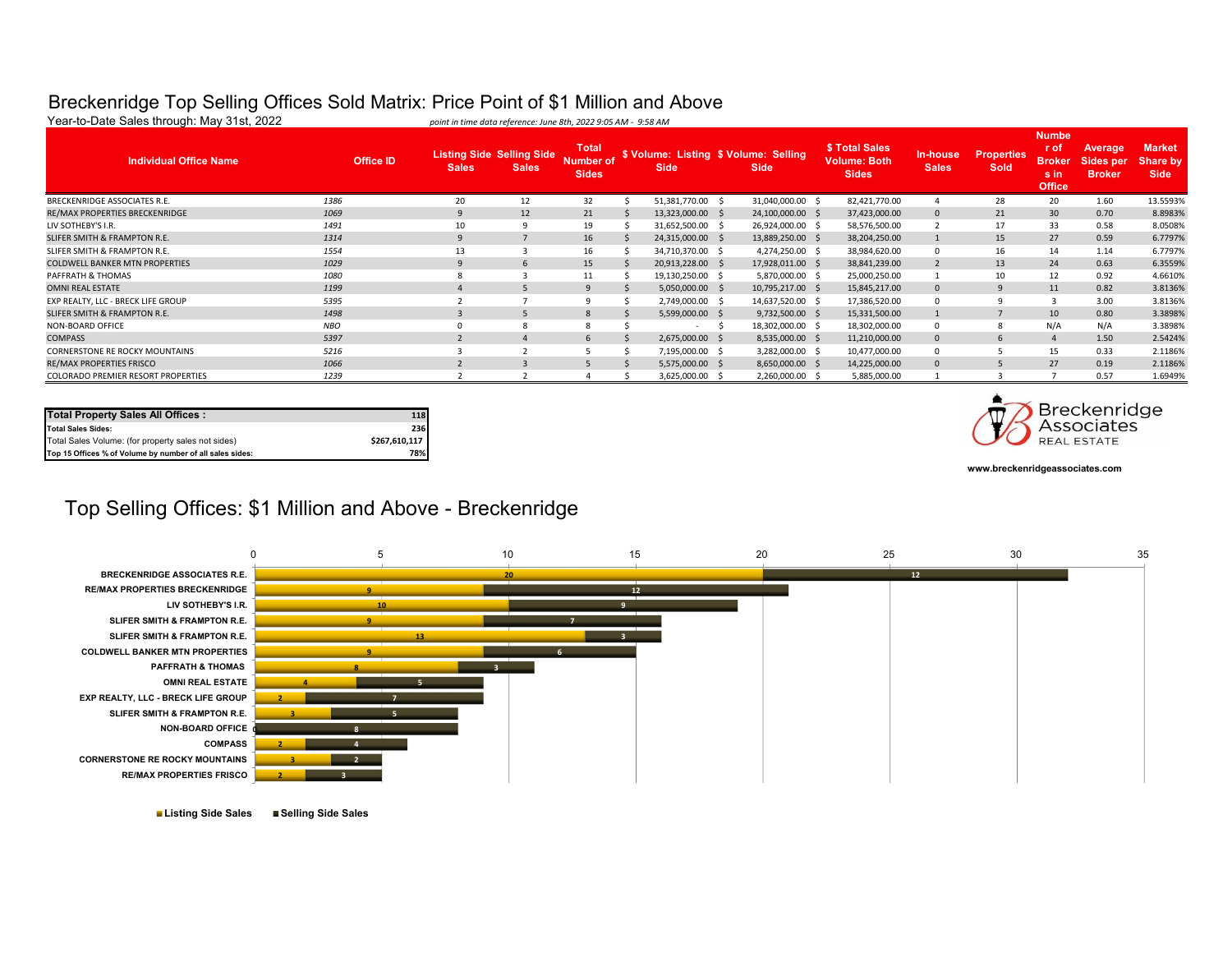## Top 15 Offices by Active Residential Listings: All Areas

| Active Residential Listings as of: June 7th, 2022 |                                       | point in time data reference: June 8th, 2022 9:05 AM - 9:58 AM |    |                            |
|---------------------------------------------------|---------------------------------------|----------------------------------------------------------------|----|----------------------------|
| <b>Individual Office Name</b>                     | <b>Individual</b><br><b>Office ID</b> | <b>Number of Current</b><br><b>Listings</b>                    |    | \$ Volume: Active Listings |
| RE/MAX PROPERTIES BRECKENRIDGE                    | 1069                                  | 25                                                             | \$ | 41,907,000.00              |
| JEFFERSON REAL ESTATE, INC.                       | 1598                                  | 24                                                             |    | 13,281,999.00              |
| <b>BRECKENRIDGE ASSOCIATES R.E.</b>               | 1386                                  | 22                                                             |    | 94,205,900.00              |
| LIV SOTHEBY'S I.R.                                | 1491                                  | 20                                                             |    | 53,459,000.00              |
| SLIFER SMITH & FRAMPTON R.E.                      | 1314                                  | 17                                                             |    | 59,556,999.00              |
| SLIFER SMITH & FRAMPTON R.E.                      | 1554                                  | 16                                                             |    | 70,109,998.00              |
| <b>KELLER WILLIAMS TOP OF ROCKIES</b>             | 1615                                  | 15                                                             |    | 20,424,999.00              |
| PAFFRATH & THOMAS                                 | 1080                                  | 12                                                             |    | 23,591,000.00              |
| <b>COLDWELL BANKER MTN PROPERTIES</b>             | 1029                                  | 10                                                             | S  | 9,633,000.00               |
| COLORADO R.E. SUMMIT COUNTY                       | 1374                                  | 9                                                              |    | 10,243,000.00              |
| <b>MOUNTAIN METRO REAL ESTATE</b>                 | 1644                                  | 9                                                              |    | 5,953,000.00               |
| <b>COLORADO CRAFT BROKERS</b>                     | 5107                                  | 9                                                              |    | 10,328,500.00              |
| RE/MAX PROPERTIES FRISCO                          | 1066                                  | 8                                                              |    | 10,531,500.00              |
| DAY PALAZOLA GROUP REAL ESTATE                    | 5382                                  | 8                                                              |    | 61,503,000.00              |
| <b>OMNI REAL ESTATE</b>                           | 1199                                  | 7                                                              |    | 12,711,000.00              |
| Top 15 Offices total:                             |                                       | 211                                                            |    | 497,439,895.00             |

Total Active Listings among All Offices: 356<br>
Top 15 Offices percentage of All Offices by Number of Listings: 59% Top 15 Offices percentage of All Offices by Number of Listings:



## 2022 Top 15 Offices Active Residential Listings: All Areas